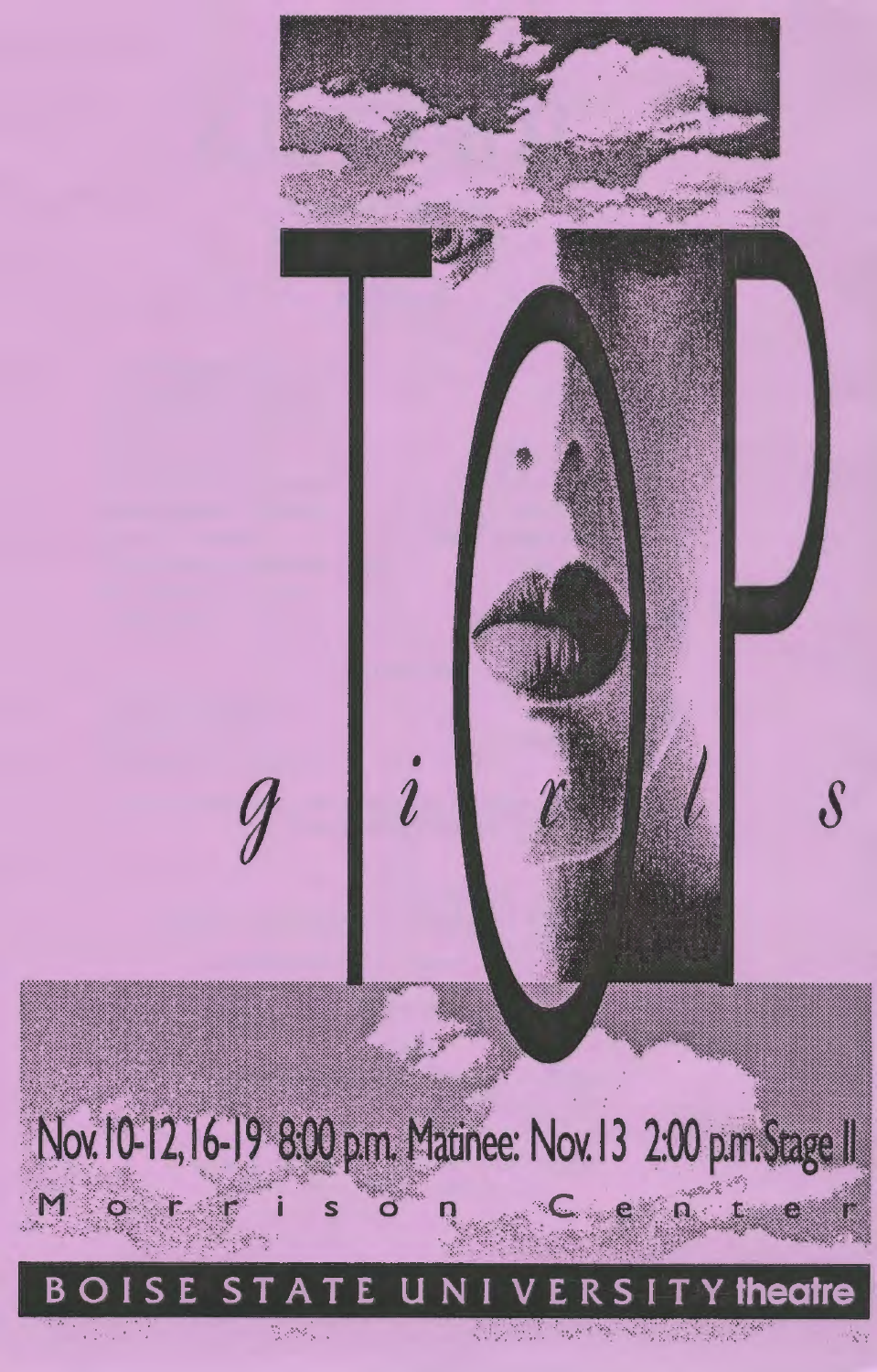# **TOP** GIRLS

by Caryl Churchill\* Nov. 10-13, 16-19 1994



MARLENE **JOYCE** ANGIE POPE JOAN / LOUISE LADY NIJO / NELL **ISABELLA BIRD / SHONA** DULL GRET I MRS. KIDD **GRISELDA / WIN KIT** WAITRESS / JEANINE

620

KRISTINA PETERSON FELICIA GRAYBEAL LEONORA BERNSTEIN DONNA J. SELLE JYMME SUE THOMPSON KAREN WENNSTROM JENNA L. GLINE TONI MICHELLE RAYBORN TARA GLADFELTER LORI KING

#### UNDERSTUDIES

**SHONA WIN** PATIENT / GRISELDA. **WAITRESS** 

TARA GLADFELTER KAREN WENNSTROM TARA GLADFELTER TONI MICHELLE RAYBORN

UNDERSTUDIES WILL NOT APPEAR UNLESS ANNOUNCED AT THE TIME OF PERFORMANCE

#### **ACT1**

SCENE 1: A RESTAURANT. SCENE 2: "TOP GIRLS" EMPLOYMENT AGENCY, LONDON. SCENE 3: JOYCE'S BACK YARD IN SUFFOLK.

INTERMISSION

### ACT<sub>2</sub>

SCENE 1: "TOP GIRLS EMPLOYMENT AGENCY. SCENE 2: A YEAR EARLIER. JOYCE'S KITCHEN.

\*PRESENTED BY SPECIAL ARRANGEMENT WITH DRAMATIST PLAY SERVICE, INC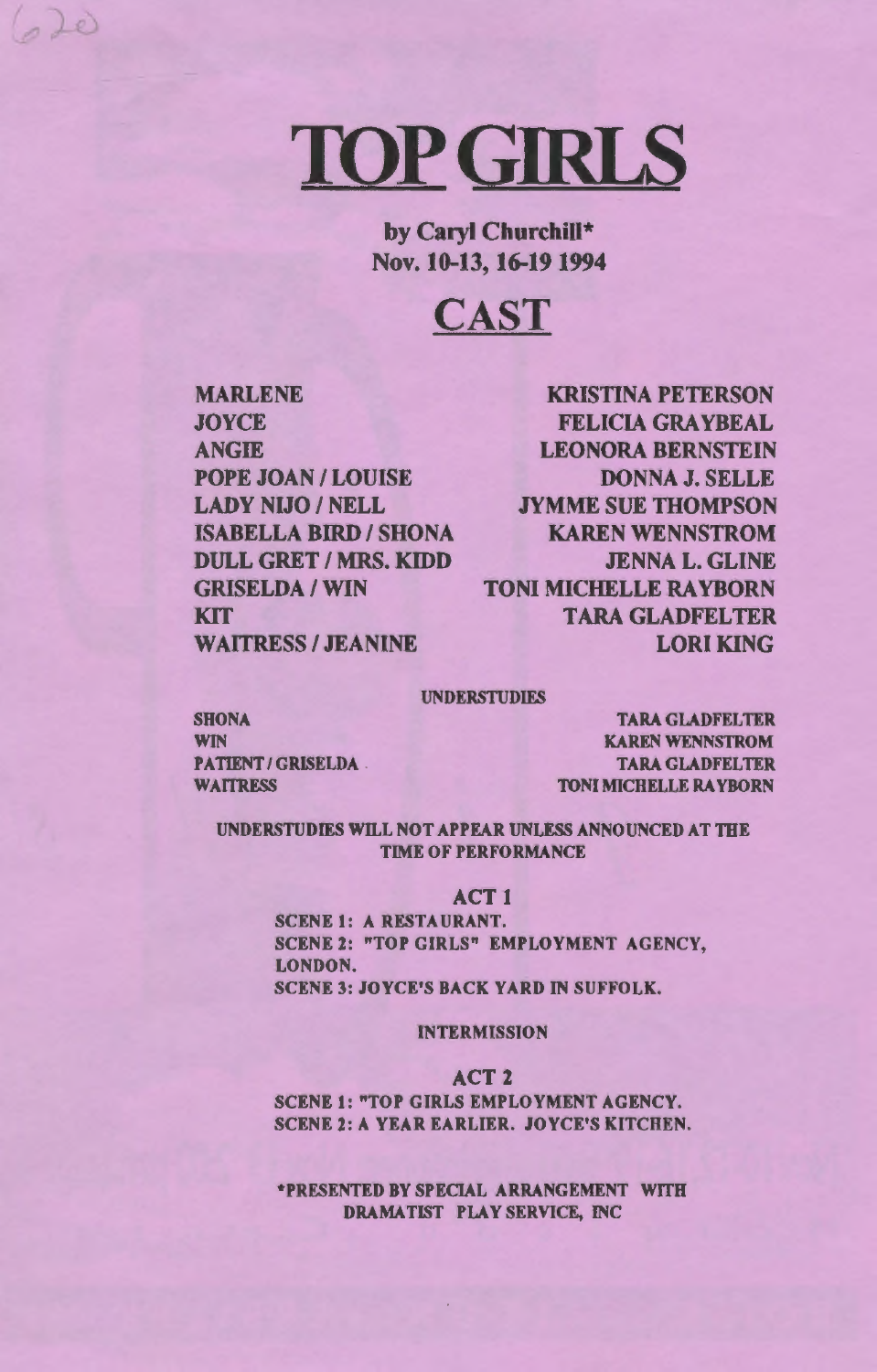# **PRODUCTION STAFF**

**DIRECTOR** SCENIC DESIGN LIGHTING DESIGN COSTUME DESIGN SOUND DESIGN TECHNICAL DIRECTOR PROPS MASTER GRAPHIC DESIGNER

**ANN HOSTE** MICHEAL BALTZELL JOE BRUCE **ANN HOSTE DANO MADDEN** MICHEAL BALTZELL TONI GUFFEY HELSI CRICHTON

# **PRODUCTION CREW**

STAGE MANAGER: LIGHT BOARD OPERATOR: SOUND BOARD OPERATOR: COSTUME CONSTRUCfiON:

JEFF LAWRENCE **KELLY MELTON** JOE JACOBY MATTHEW HAYNES TA 117

COSTUME SHOP MANAGER & CUTTER: REBECCA HOFFMAN SCENIC CONSTRUCTION: TA 117, KRISTY MARTIN RUNNING CREW: KRISTY MARTIN,GREG JUSTICE HOUSE MANAGER: BARBARA JEAN GRIFFITH PUBLICITY: CHARLES LAUTERBACH **ASSISTANT PUBLICITY: JAMES B. FISK** 

### SPECIAL THANKS

HELEN LOJEK, PAM FONSHILL, SUSAN McCORKLE JOANNE RUSSELL AND BSU WOMEN'S CENTER CHARLES O'DAHL,THE MAIN STREET BISTRO IDAHO SHAKESPEARE FESTIVAL, GEORGE DAVIS